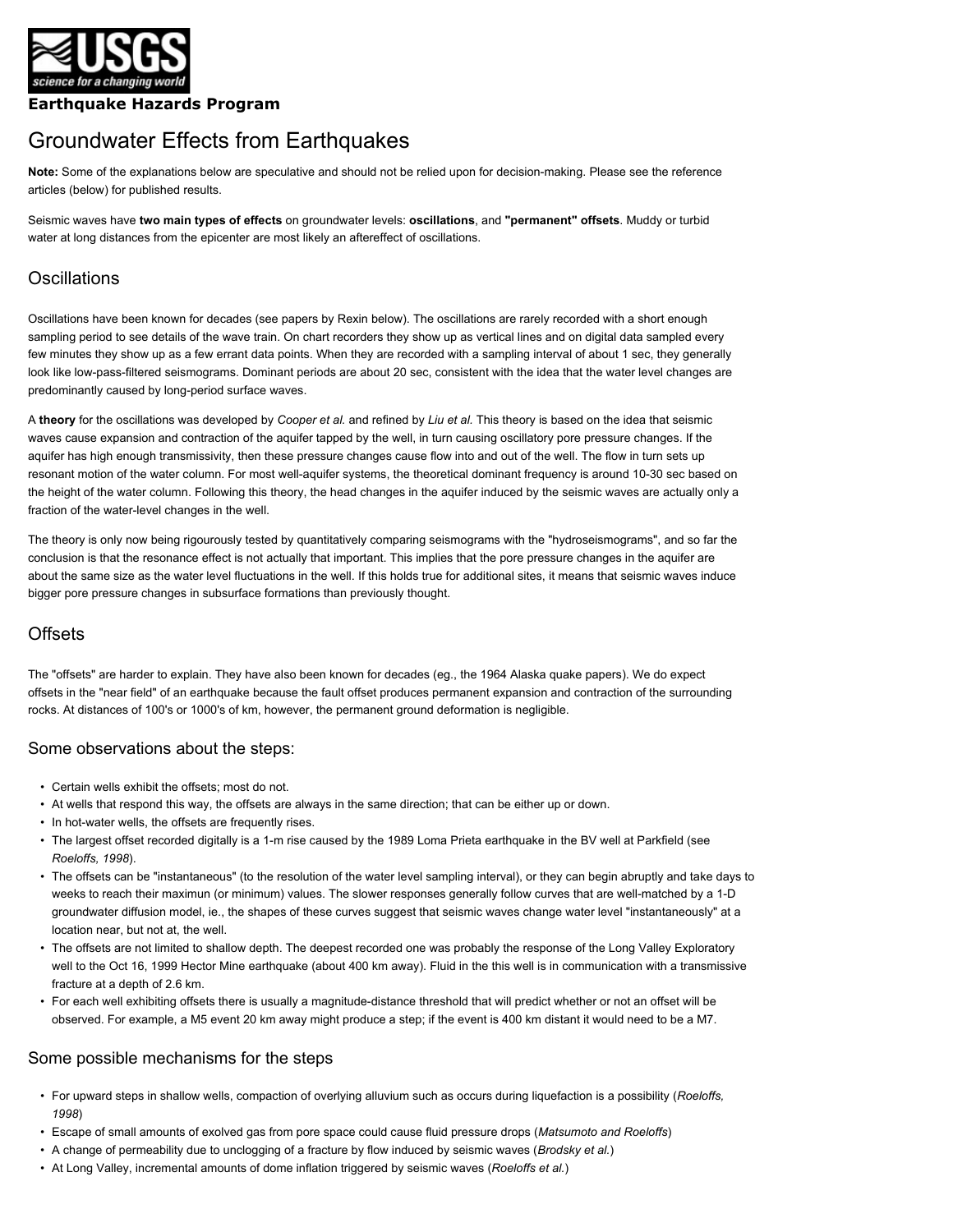• In hot water wells at Long Valley, thermal pressurization due to upward movement of hot fluid triggered by seismic waves (Roeloffs et al., submitted). Scientific importance of all this: From my viewpoint, the most important scientific implications have to do with the remote triggering of seismicity (and possibly volcanic eruptions) by large earthquakes. Seismic waves at distant locations are transient, yet they can trigger seismicity that persists for days (or longer) or larger events that are delayed. It is known that increasing fluid pressure can trigger earthquakes (lab and induced seismicity studies), and the seismic-wave-induced fluid pressure offsets are effects that last much longer than the duration of the seismic wave train. It also appears that triggered seismicity preferentially occurs in hydrothermal areas, and that in these areas fluid pressure rises are more likely to be increases. The exact mechanism linking the fluid pressure changes and triggered earthquakes isn't yet pinned down, but the circumstantial evidence for a connection is rather compelling.

# Further Details

Confined vs. unconfined aquifers: In the "near field" of an earthquake (say 10-20 km), confined aquifers are more likely to show a response to permanent deformation caused by the fault offset. However, seismic waves seem to be able to cause groundwater level changes in other ways, and these changes can show up in either confined or unconfined aquifers.

Changes caused by permanent deformation (strain) only last until the pressure equilibrates with the water table. This can happen in minutes or may take months. The time scale is approximately given by the square of the aquifer depth divided by the vertical hydraulic diffusivity of the overlying material. This is only relevant in the near field of the earthquake. Other step-like changes tend to recover on the order of weeks or months. The mechanisms of most of these changes are unknown, so the mechanism of their recovery is unknown. The recovery may take place by flow to the boundaries of the hydrologic system, so the time scale is governed by the distance to the boundaries and the hydraulic diffusivity.

Could water levels be affected several times per year? If a well exhibits seismic oscillations, then it could potentially have oscillations for many earthquakes of M7 occurring within a distance of 3000-4000 km. However, the water level usually comes back to the preearthquake value within minutes or tens of minutes after the earthquake, so this should not pose a problem in a remediation scheme. Wells that exhibit "long-term" offsets tend to do so for larger, nearer earthquakes. So such a well could be affected several times a year if it's in a seismically active area.

When an earthquake in Alaska changes water levels in the midwest US, for example, producing a "step-like" change, we don't really know the reason. So, we also don't know how the aquifer pressures are affected away from the wells, and we don't know the types of flow that would be set up by these effects.

# References

*Cooper, H. H. Jr,J. D. Bredehoeft, I.S. Papadopulos, R. R. Bennett, The response of well-aquifer systems to seismic waves, J. Geophys. Res., 70, 3915-3926, 1965.*

Leggette, R.M., and G.H. Taylor, Earthquakes instrumentally recorded in artesian wells, Bulletin of the Seismological Society of *America, 25, 169-175, 1935.*

Liu, L.-B., E. Roeloffs, and X.-Y. Zheng, Seismically induced water level fluctuations in the Wali well, Beijing, China, Journal of *Geophysical Research, 94 (B7), 9453-9462, 1989.*

*Matsumoto, N., Regression analysis for anomalous changes of ground water level due to earthquakes, Geophysical Research Letters, 19 (12), 1193-1196, 1992.*

*Matsumoto, N., and E. Roeloffs, Hydrologic response to earthquakes in the Haibara well, central Japan: II. Possible mechanism inferred from time-varying hydraulic properties, submitted to Geophys. J. Int., Sept. 2001.*

*Roeloffs, E., Persistent water level changes in a well near Parkfield, California, due to local and distant earthquakes, Jour. Geophys. Research., 103 (B1), 869-889, 1998.*

*Roeloffs, E., M.Sneed, D.L.Galloway, M.L. Sorey, C.D. Farrar, J.F. Howle, J.Hughes, Water Level Changes Induced by Local and Distant Earthquakes at Long Valley Caldera, California,submitted to Bull. Volc. Geotherm. Res., 2002.*

*Waller, R.M., H.E. Thomas, and R.C. Vorhis, Effects of the Good Friday earthquake on water supplies, Journal of the American Water Works Association, 57 (2), 123-131, 1965.*

*Woodcock, D., and E. Roeloffs, Seismically-induced water level oscillations in a fractured-rock aquifer well near Grants Pass, Oregon, Oregon Geology, 58 (2), 27-33, 1996*

# Acknowledgments

Thank you to Evelyn Roeloffs for providing the information for this webpage.